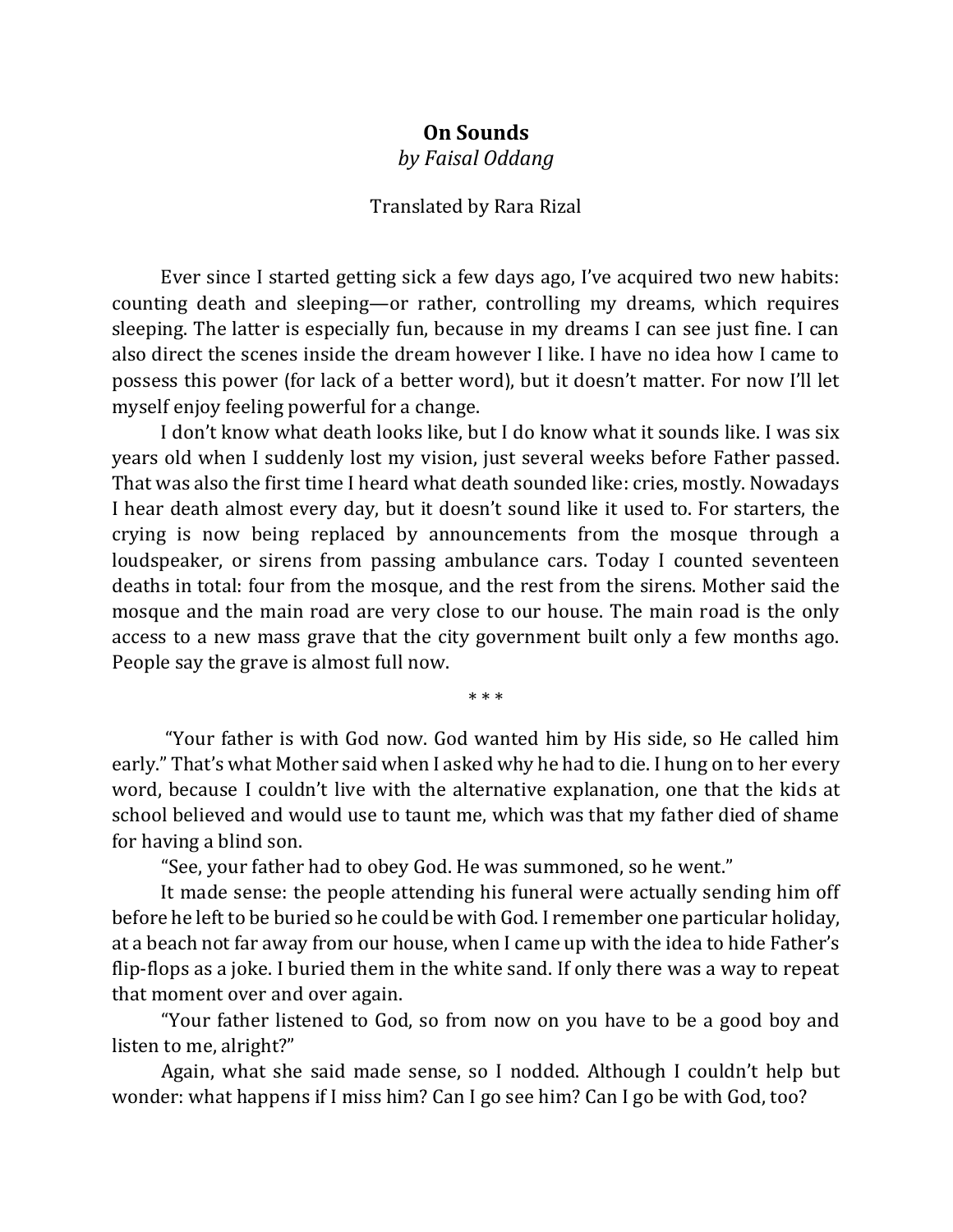"You can't go unless you've been called."

I nodded once again. From that day on, I waited and waited, but the call never came.

\* \* \*

"Wait, so you can see me?"

"This is a dream after all, Father," I say.

"It's been so long. How are you two doing?"

"We're doing well, if by well you mean healthy. But if you mean financially, we've been better."

"I'm sorry, kid."

I don't want him to apologize. After all, he had to do what God told him to do. So I close my eyes and revise the scene. No more apologizing. Instead, I want him to say: this too shall pass, everything is going to be okay. After all, my mother never said it, and especially not during the times when we would run into yet another financial trouble. The least my father could do is tell me what I want to hear, even if soon I will have to wake up to realizing that it could not be further from the truth.

Ever since my father left, everything changed. We had to sell the house and move someplace smaller so we could use the rest of the money to survive. It was Mother who chose the house we live in now. She said it was close to the mosque and the sound from the loudspeaker was comforting to her. It was also not too far away from the main road, which would be a convenient place to set up a gorengan stall.

"Once we have enough money to buy a cart for our stall, it'll be just down the road. We won't have to push it far," she said, though I knew that the real reason why she wanted to be close to the main road was so I wouldn't have to walk too far to get to the bus stop.

But just like Father's passing, things can happen in the blink of an eye.

I hear it more and more frequently nowadays: from the television in Mother's bedroom to the loudspeaker at the mosque, announcing the name of one neighbor after another. Mother has been telling me to stay home.

"The virus is everywhere. You could be wearing a mask, but you'll never know if the person next to you is just as considerate," she would say, to which I responded that, come to think of it, ever since the pandemic had come, fewer and fewer people were coming to my side to offer help. Normally they would offer to walk me across the street or give directions. "But then again, I'm used to it after all these years," I said. "I can get by on my own."

If I'd still had my sight back when Father died, perhaps I would be able to picture the look on my mother's face right now. But I have no memory of Mother being sad, which is just as well, because if I did, I would imagine that's how she looked all the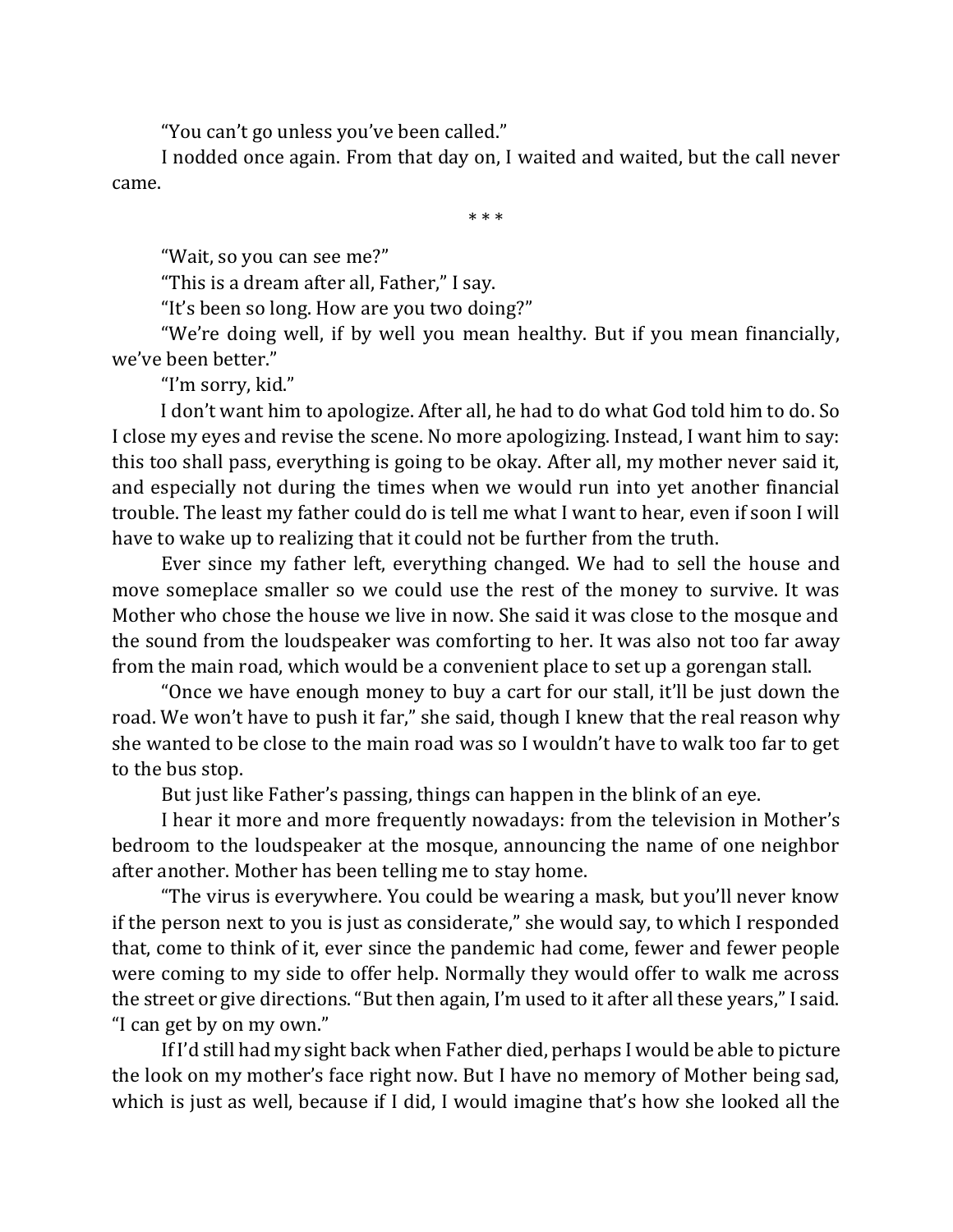time.

Every single person in this room is a different version of me, and there are so many of them: there's me on the beach playing in the sand, me trying to get across the street without a cane and without Mother to help me, me in various other situations, young and old, in different clothes, but they're all me.

"This is the best vacation ever," says a boy version of me. He's digging a hole in the sand, trying to bury a pair of flip-flops. Another me, who looks about five years older than the boy, stands beside him and smiles mockingly as he hears this. "Yeah, that's because it's the only vacation you've been on."

Meanwhile, another me is watching the scene unfold from outside of the dreamspace. He seems less than happy. I close my eyes and rewind the scene, only this time without the mean older boy, whom I recognize as myself from back when they wouldn't let me join my class farewell tour. It's not safe, the teacher had said, too big a burden.

As soon as he's erased from the scene, another version of me, this time a lot older in white and gray high school uniform, arrives and approaches the me who is digging the hole in the sand. The high school me squats and is about to grab a handful of sand when I close my eyes and quickly rewind the scene, repeating his arrival. This time, he addresses the little boy. "When you grow up, you get to go to high school and you'll make lots of friends. Don't mind Mother when she cries after you come home from your first day telling her that the kids at school pulled a prank on you and made you wash your face in the sand. It's not your fault, of course you didn't see the cat shit in the sand."

"But won't Father be mad at those kids?" asks the younger boy.

I try to think of the right words to say, the words I imagine the little boy version of me would have wanted to hear, before the high school me finally responds, "No, he won't be mad. He's very forgiving. Besides, it didn't happen, right?"

"Didn't happen, right?" Shouts another me from afar.

And then, another me from even further away: "Didn't happen right?"

"Didn't happen, right? Didn't happen, right?"

The question echoes on and on and on until more than a hundred versions of me are now screaming in unison, louder and louder and more painful, so painful that I am forced to stop, I must end this dream immediately and sure enough, I will myself to wake up and it is now precisely eighteen minutes after six according to the screen reader on my phone.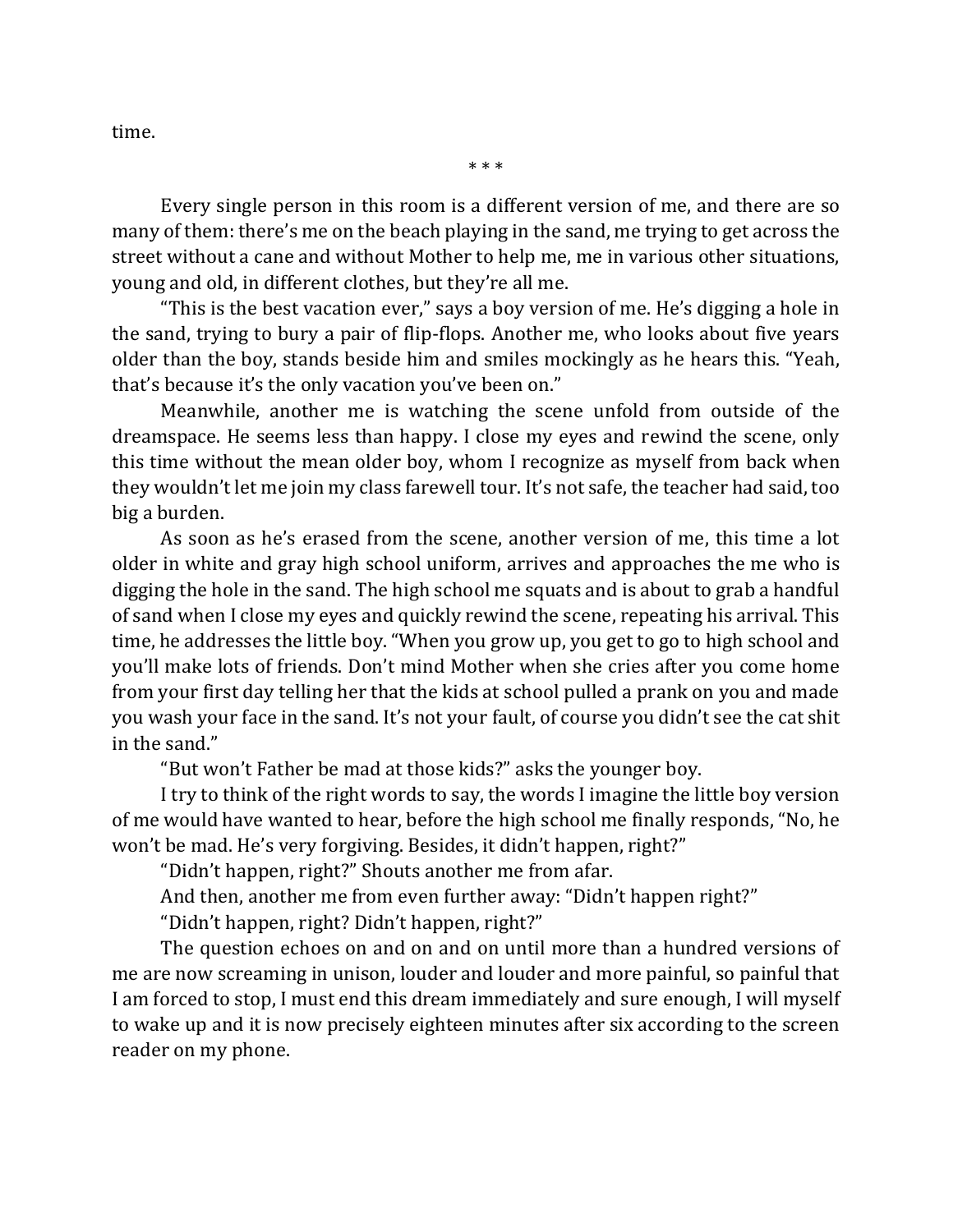I was laid off from my job several months ago, and since then my body has not been well. My thoughts often drift and I worry about Mother, and thinking about her makes me sad. I just know that things will only get harder from now on. We've barely managed by living off of Father's pension and the extra income from my last job as a content writer. But then they started letting people go, including myself. They didn't even pay me the remaining three months of my salary. Unbeknownst to Mother, I had gone to the office several days earlier by angkot using the last of my money, to see if I could get my salary, but when I arrived I was even more devastated: the office had closed because they couldn't afford to pay rent. Happened two weeks ago, said the building's parking attendant, who helped me cross the street to wait for the angkot home.

"Stop worrying so much," said Mother. "It is the root of all ailments, you know."

She was right, of course, but how exactly does one stop worrying when there is a chance one will not survive the next few months?

"I'm fine, Mother. They promised to pay me as soon as possible," I lied.

"We still have your father's pension."

I knew for a fact it wasn't enough. It could barely cover the monthly water and electricity bills.

"So long as we're healthy, we'll be fine."

After losing sleep for several days, I finally got sick, and that's when it all started. At first I willed myself to sleep, and then I willed myself to dream, and before long I started being in charge of the dreams, directing the sequence and controlling every single act including which parts to stop before telling myself to wake up.

\* \* \*

Laughter is fighting to escape from deep within me, but I know I have to keep it in. It's too early to celebrate. If I laughed now, Father would know something was up, and all that hard work of burying his flip-flops would have been in vain. The three of us have been planning this vacation for a while. Father said to pick a place, any place, and he would take us there, so I chose the beach.

"Do you want to go play in the water?"

I hear Father shouting in the back.

"Plenty of food stalls here. You want a snack? Something to drink, maybe?"

I said no back then, when it was not a dream, and I regretted it. So I close my eyes and rewind.

"I do, Father! I do!"

I run toward Father, who is holding a swim tube in his hand.